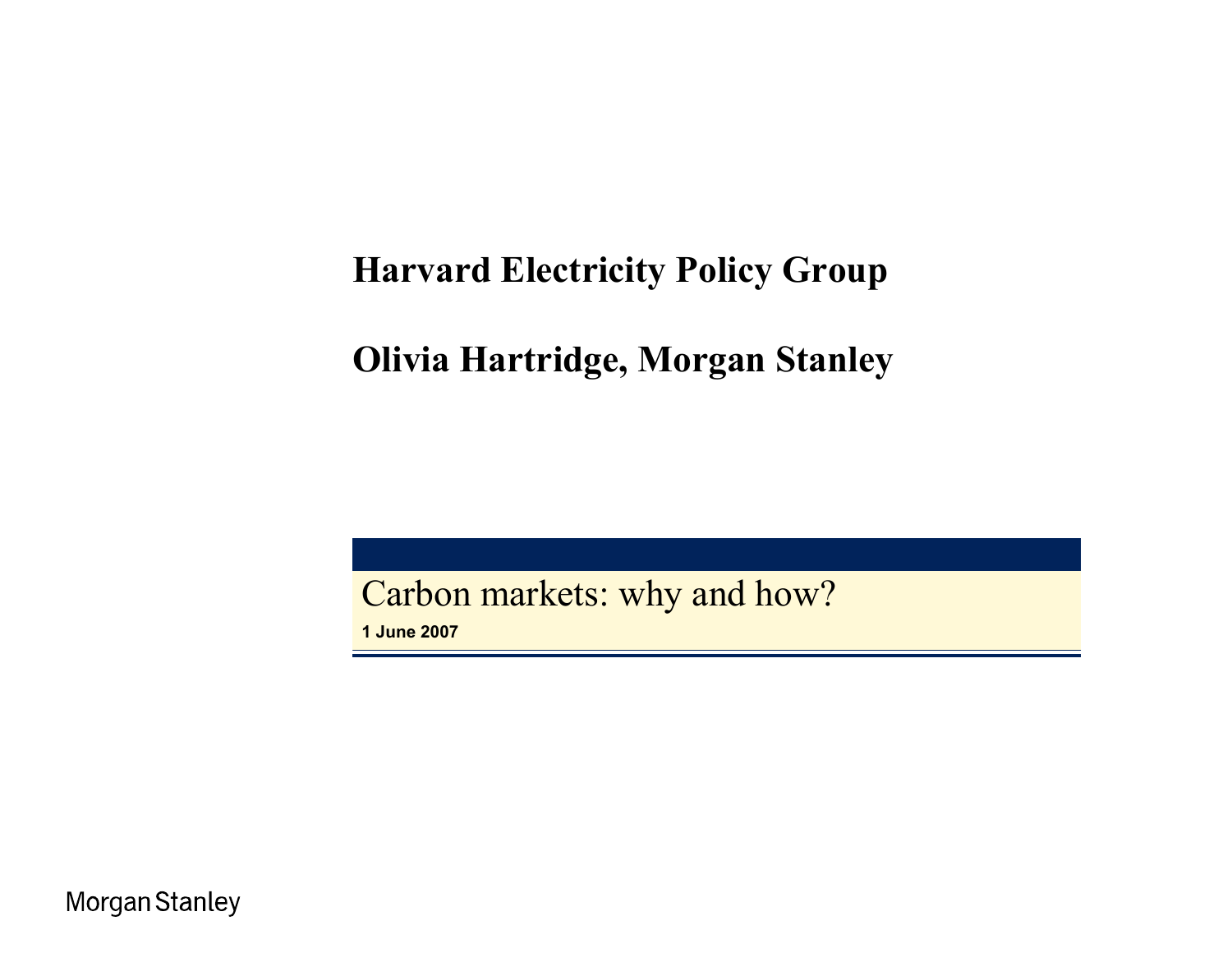#### Table of Contents

| <b>Section 1</b> | The Morgan Stanley Team |
|------------------|-------------------------|
| <b>Section 2</b> | The Big Picture         |
| <b>Section 3</b> | Some Lessons Learned    |
| <b>Section 4</b> | Conclusions             |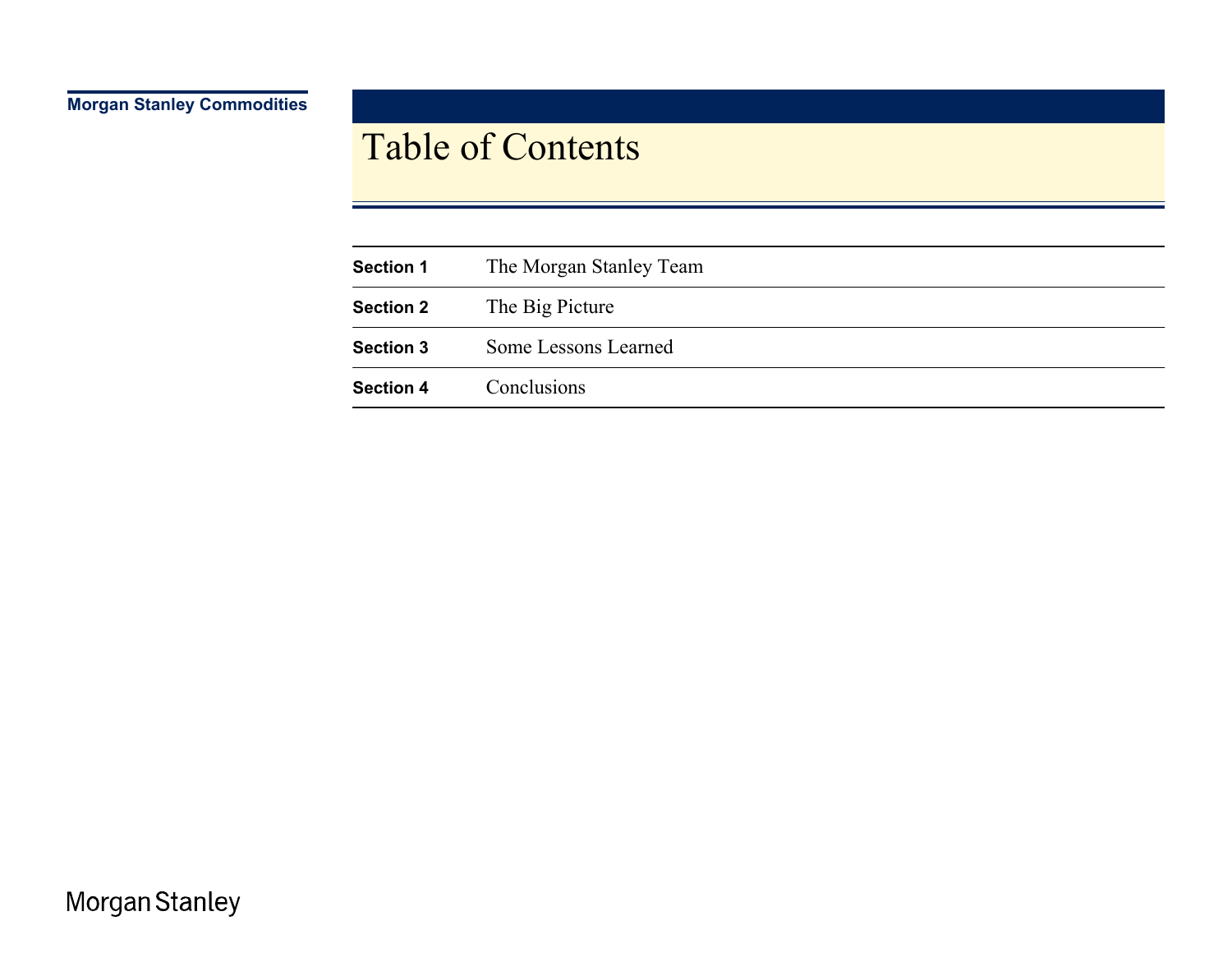**Section 1**

The Morgan Stanley Team

 $\mathbf{A}$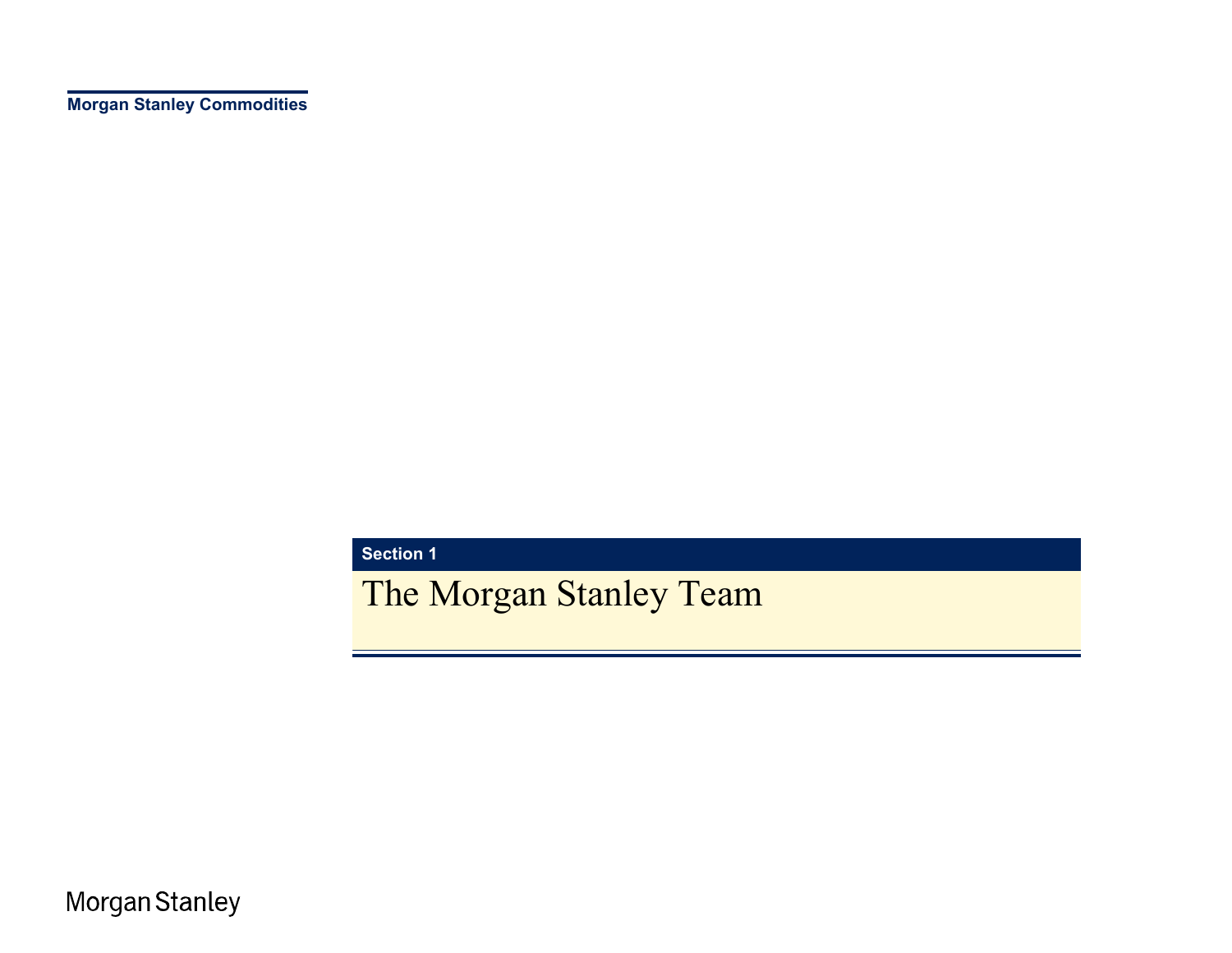#### **The Morgan Stanley Team**

### The Morgan Stanley Team

#### **Expertise and Investments**

•Morgan Stanley has allocated USD 3Bn for investments in the carbon market •Experienced carbon team with detailed understanding of regulatory issues •Substantial commodities experience in structuring complex trades

#### **Commodities Trading and Origination**

Charles Rankin (Managing Director) charles.rankin@morganstanley.com John Woodley (Managing Director) john.woodley@morganstanley.com

#### **Carbon Trading**

Imtiaz Ahmad

 imtiaz.ahmad@morganstanley.com Olivia Hartridge olivia.hartridge@morganstanley.com Dougal Corden dougal.corden all dougal corden all corden all corden as the com-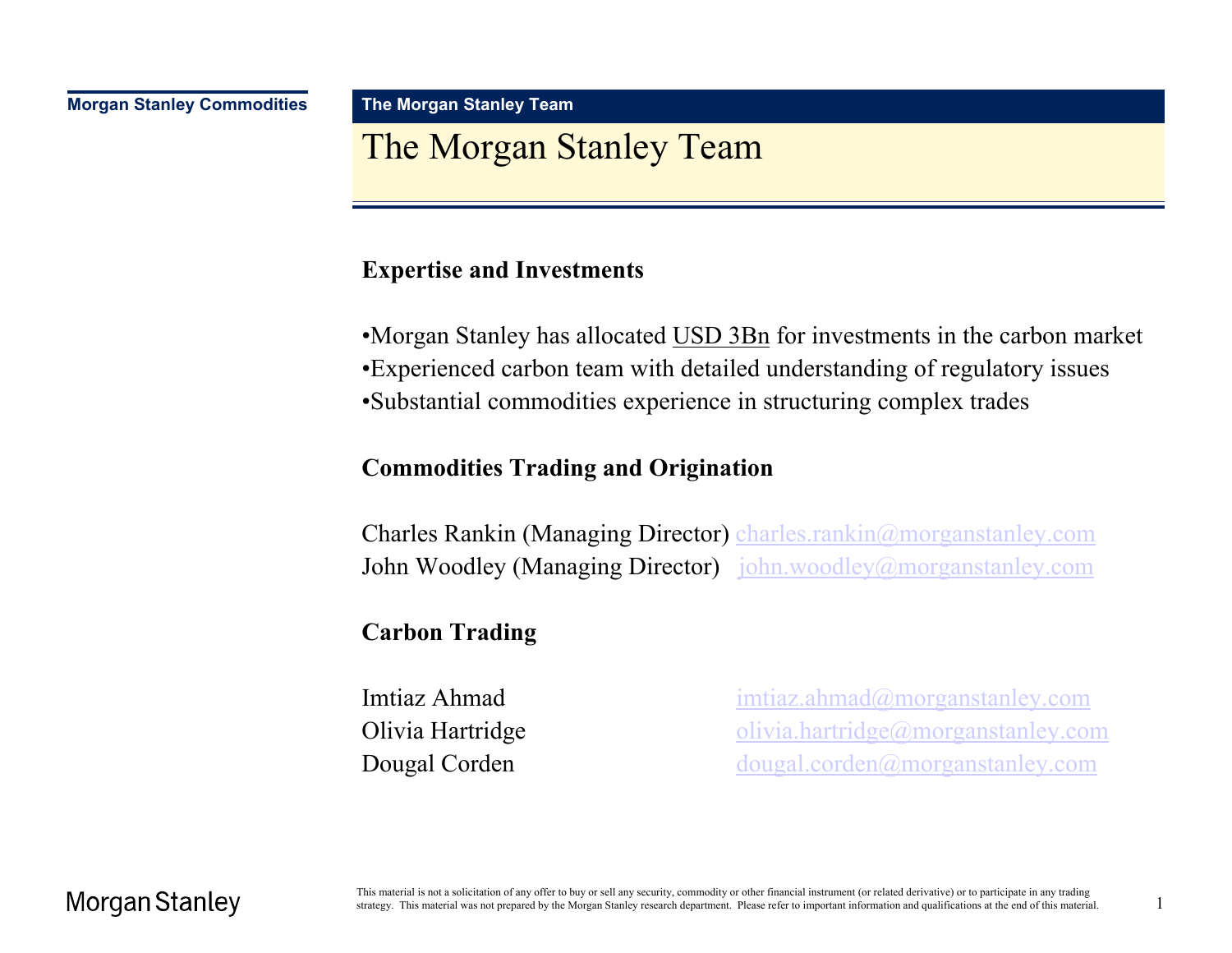**Section 2**

The Big Picture

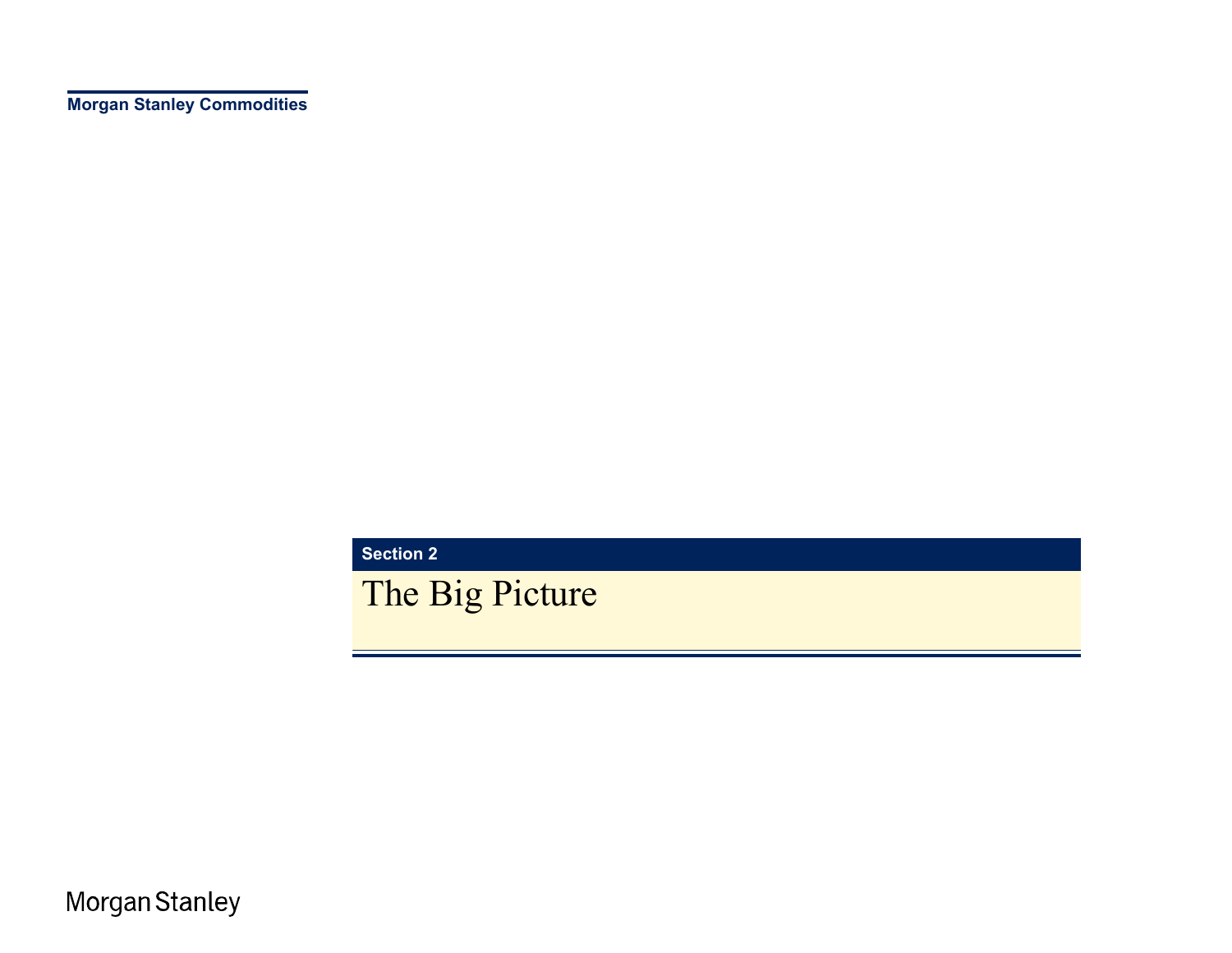# Carbon trading vs carbon tax

**The Big Picture**

- Global problem requires global solution
- Most cost-effective solution is same carbon price worldwide
- Carbon trading allows different emission reduction obligations but the same carbon price
- In contrast, concept of same carbon tax level being implemented worldwide not realistic…
- …plus the same carbon tax wouldn't necessarily require greater emission reductions from those countries expected to make the first move to address climate change (developed countries)
- Climate change is an environmental problem where a tipping point exists. For that reason, a focus on a quantity limit (carbon trading) as opposed to a price limit (carbon tax) is appropriate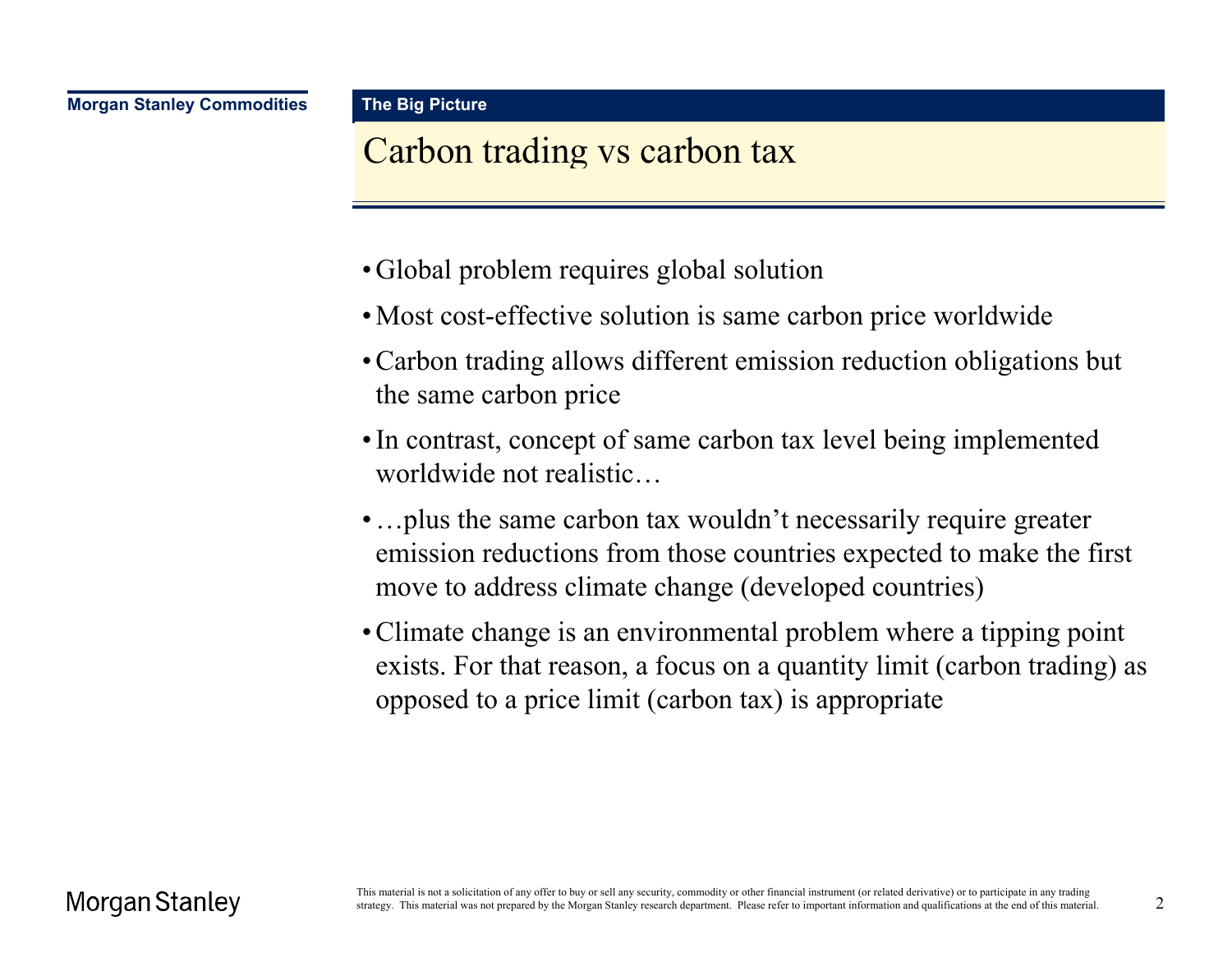### Carbon trading vs carbon tax (continued)

- Frequently asserted that carbon tax is simpler to implement than <sup>a</sup> carbon trading scheme. Whereas:
	- Monitoring, reporting and verification system requirements identical
	- Seldom the case that the same tax is applied uniformly; normally different tax levels applied/ tax discounts given plus exemptions often granted
	- Difficult to see how this process differs in nature to the allocation process for granting allowances for free
	- Tax levels often subject to a political budgetary process on an annual basis: so no guarantee of long-term price certainty
	- Difficult to see how this degree of certainty definitively differs from the issue of length of allocation period
	- Logic extends to windfall profits issue, offset credits etc. Any policy can remain simple or become complex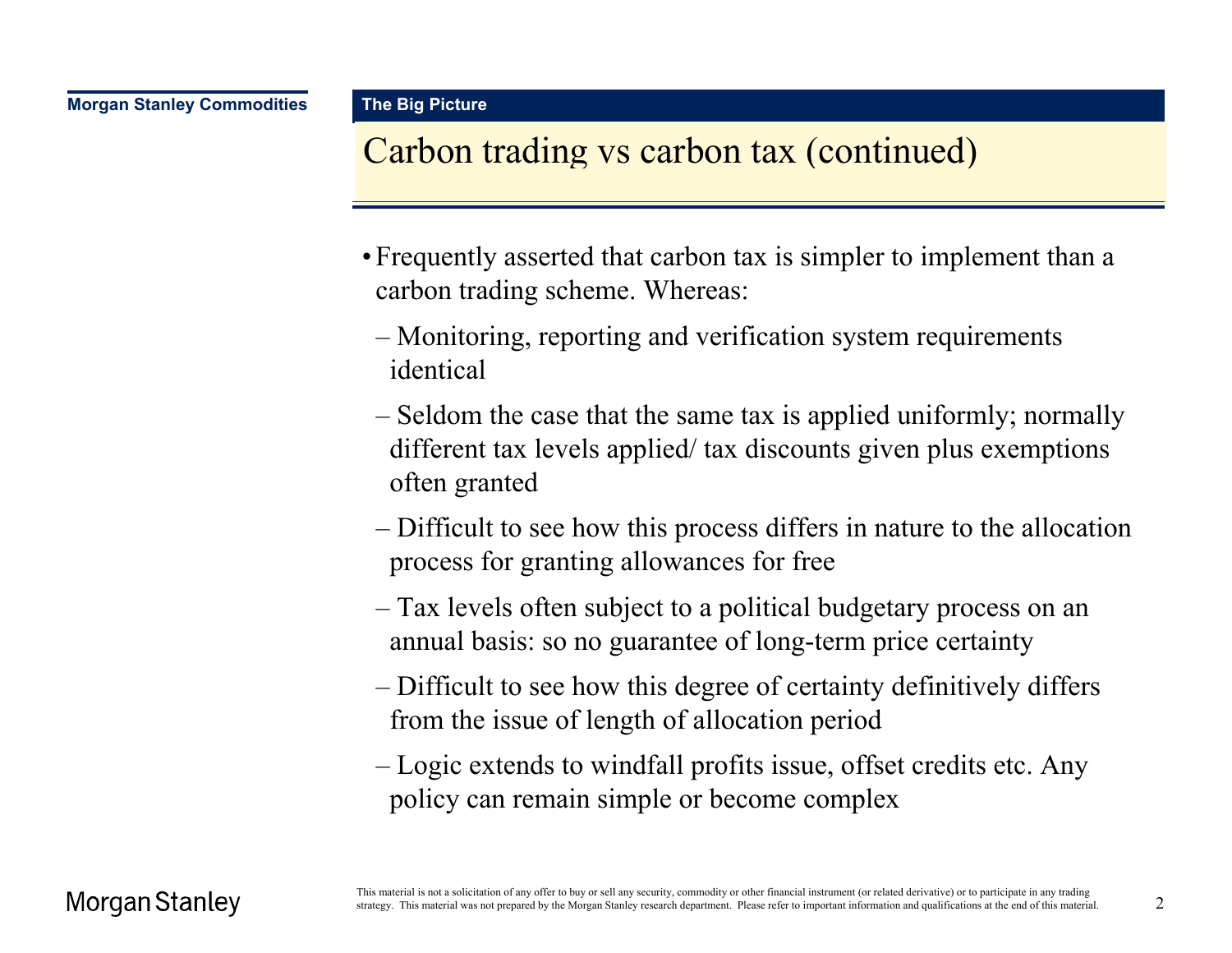#### The EU emissions trading scheme

- The EU ETS has classic cap and trade design; closely modelled on Acid Rain Program
- So serves as a broad blueprint for other schemes as they develop across the world
- Assessing the scheme on its design and its objectives, it has been a success
- Too much focus on 2005-7 over-allocation
- Always described as being a short learning-by-doing phase
- Over-allocation swiftly corrected for the 2008-12 phase
- Why did it happen?
	- Scheme was implemented at a record pace: not enough time to collect third-party verified installation-level data as a basis for setting the 2005-7 cap
- More broadly, many of the lessons learned need to be seen in this context: capable of being resolved through small streamlining changes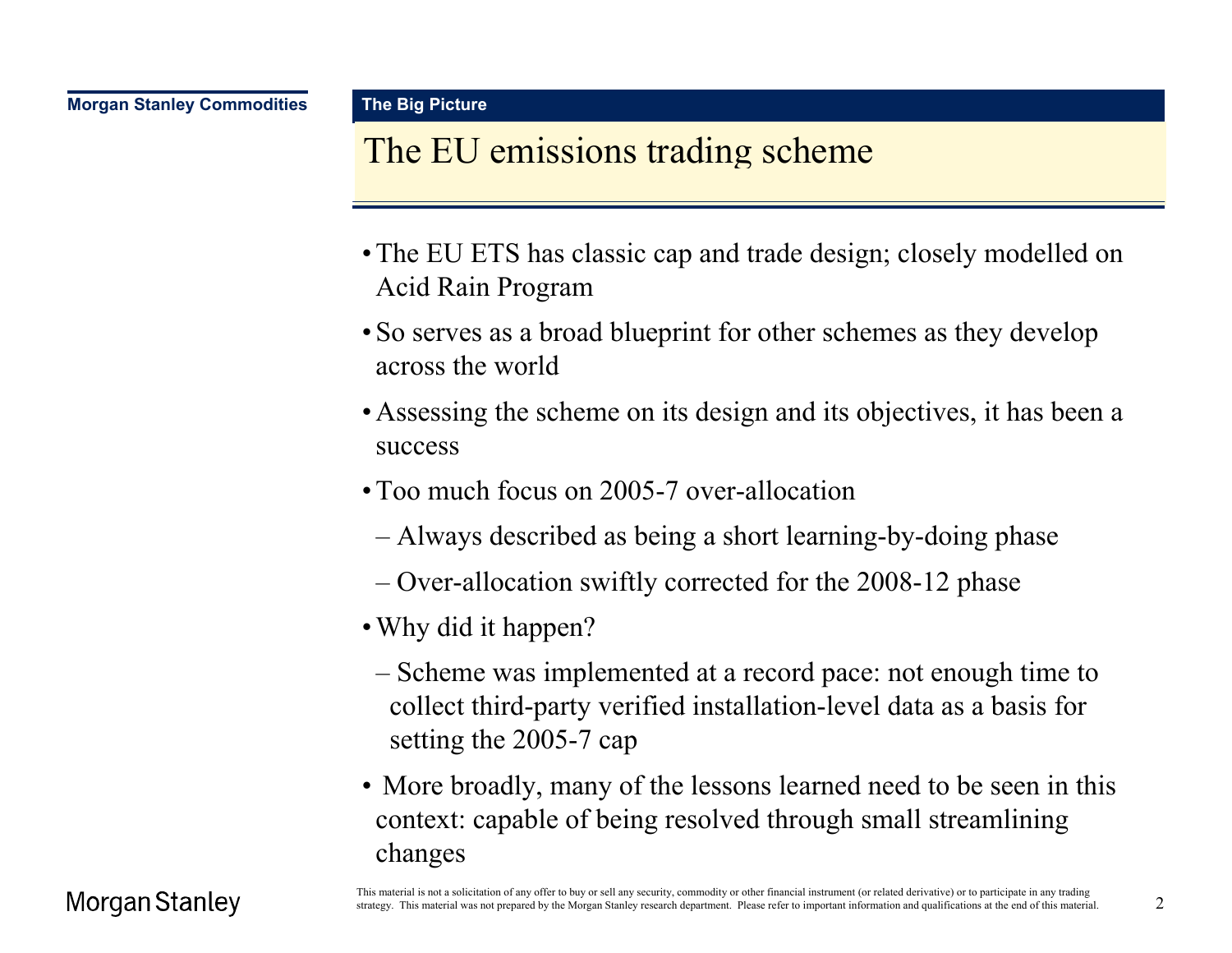# Successful design features of the EU ETS

- Source-based system: addresses emissions at the smokestack where best able to be reduced
- Monitoring and reporting standards are high and represent years of improvement and consultation
- Electronic registries system for holding allowances is modern, fast and secure
- Solid and effective compliance regime; ensures that the emissions cap is upheld through time through fixed high penalties and a 1:1 make-good provision
- The 2008-2012 emissions cap will require substantial emission reduction action
- Free-market approach: no market intervention/price controls
- Access to emission reductions generated outside of the EU ETS:
- –Quick link to the international carbon market (project credits)
- –Creates a safety valve which simultaneously encourages investment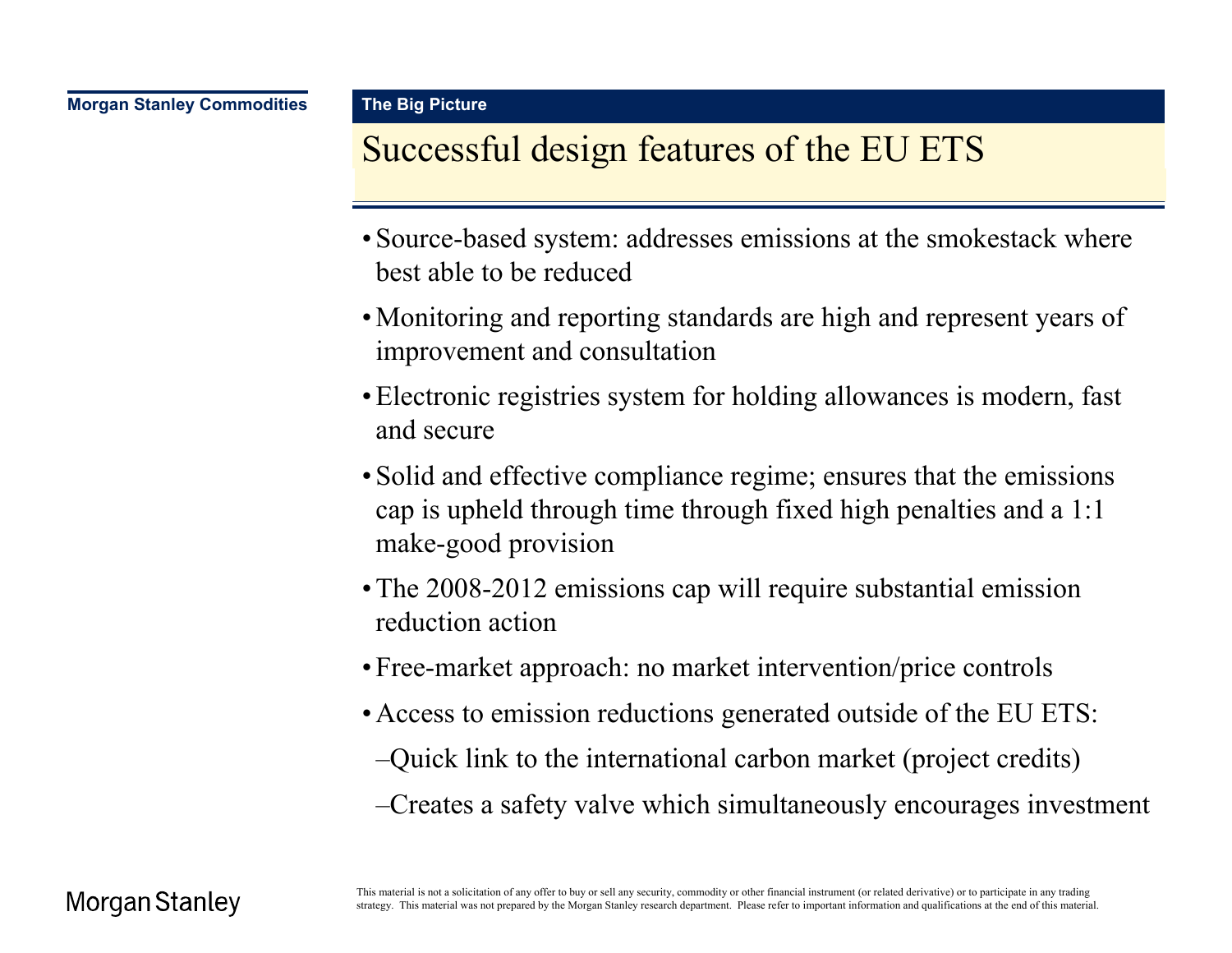# Emission reductions to date

**The Big Picture**

- Question often raised is: has the EU ETS delivered emission reductions?
- Answer: yes. Two examples:
	- Immediate response to the carbon price in power markets through dispatch system: benefit from scheme being source-based not loadbased
	- Millions of tonnes of emissions reductions generated overseas through the Kyoto Protocol project mechanisms
- Kyoto Protocol registered projects' forecast is 600Mt by 2012 with project pipeline forecast between 1.3 bn to 2.0 bn tonnes by 2012
- Substantial investments made by carbon funds, banks, firms with compliance obligations, commodity traders and governments
- Consulting reports suggest investments of up to USD 7Bn into the carbon market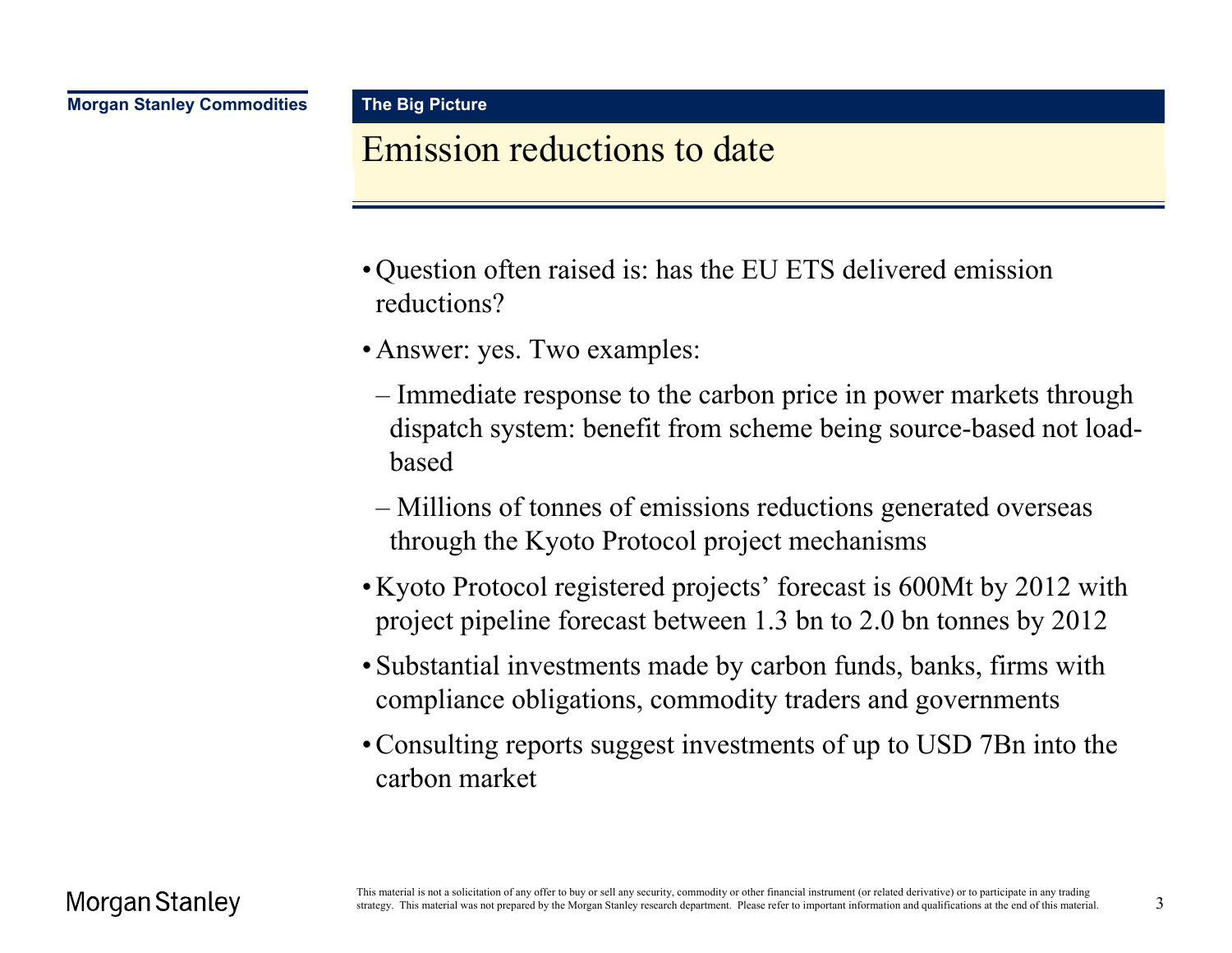**Section 3**

Some Lessons Learned

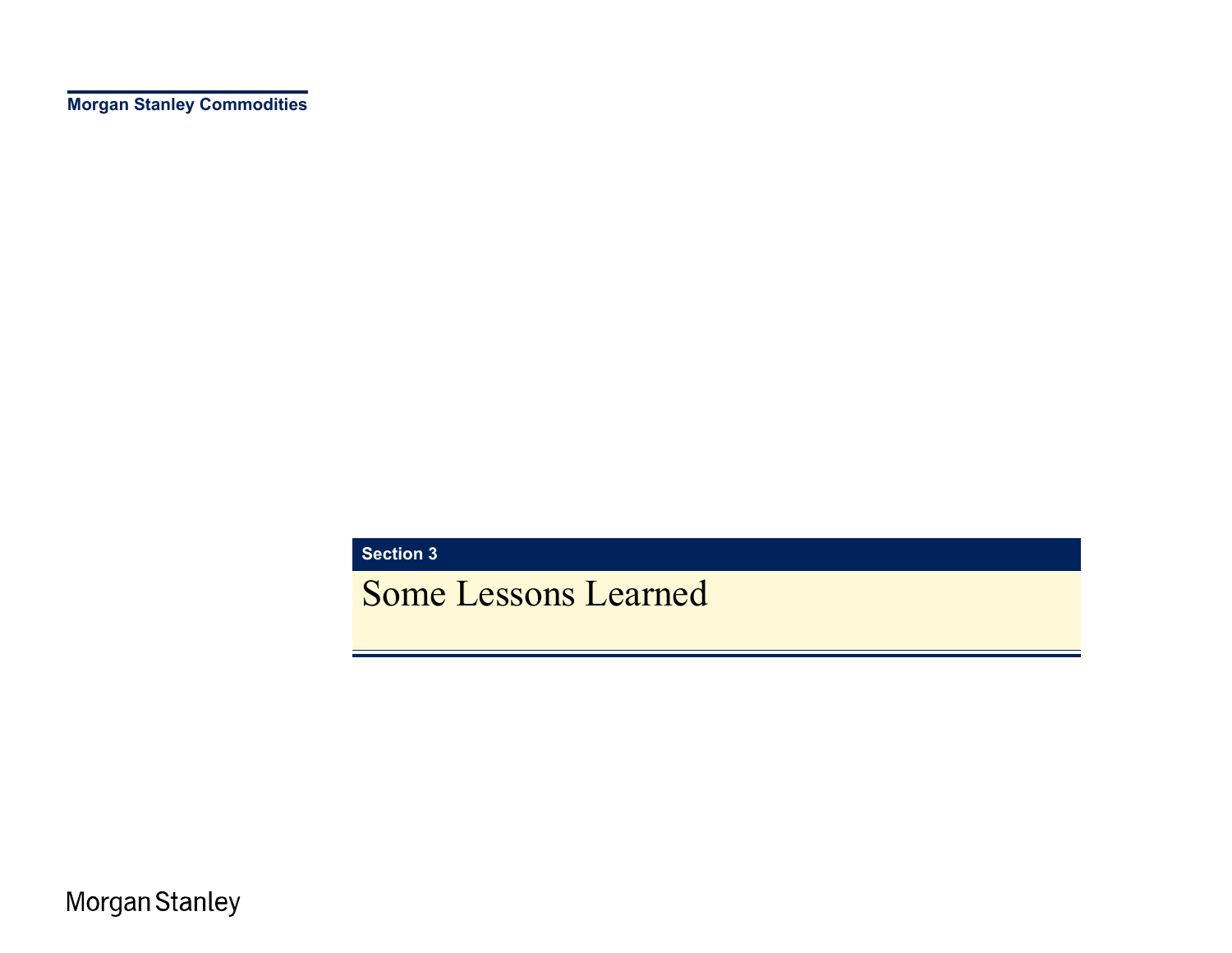## Data Verification

- Data quality is paramount to a successful ETS
- EU ETS monitoring and reporting standards are high
- But the EU ETS legislation did not provide the same underpinning for verification standards, and equally the accreditation standards for approving verifiers
- Therefore verification and accreditation standards are not harmonised across the EU ETS
- This is work in progress e.g. www.pwc.nl/trustemissions
- **Lesson learned**: treat monitoring, reporting and verification as a coherent whole; so harmonise verification and accreditation across the EU to a high standard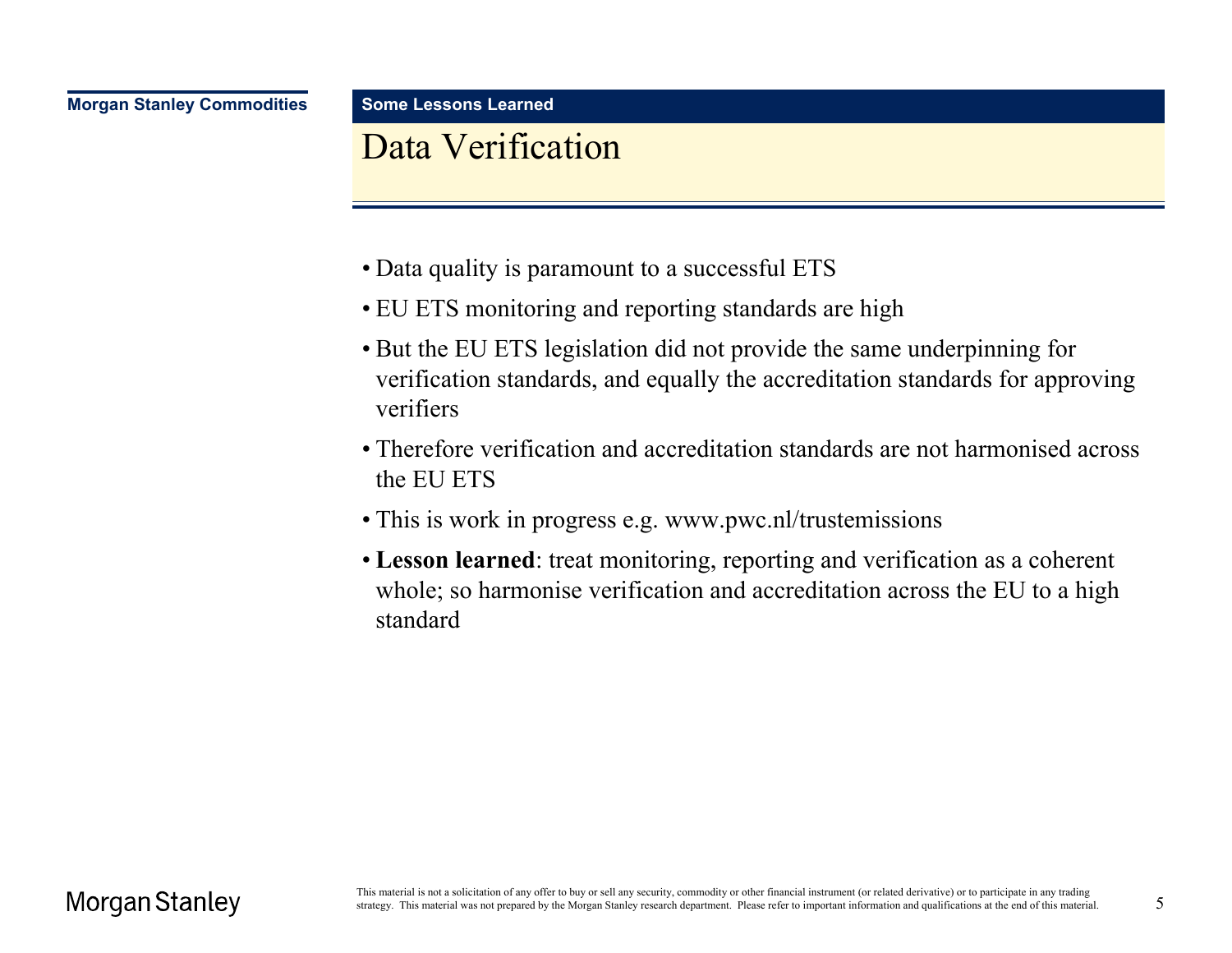#### Data release

- Generally 4 principles for releasing market sensitive information or data:
	- –the information/data is correct
	- –it is summarised, e.g. using headline figures, in a neutral and easily understandable way
	- –the date and time for the release is announced at least a few days in advance
	- –the whole market can access the data simultaneously (e.g. through a web site)
- Fulfilling these principles gives the market confidence and sends the signal that the ETS is run professionally
- **Lesson learned:** market sensitive data can no longer be released through surprise political statements/speeches; government officials may need training on market abuse/insider trading rules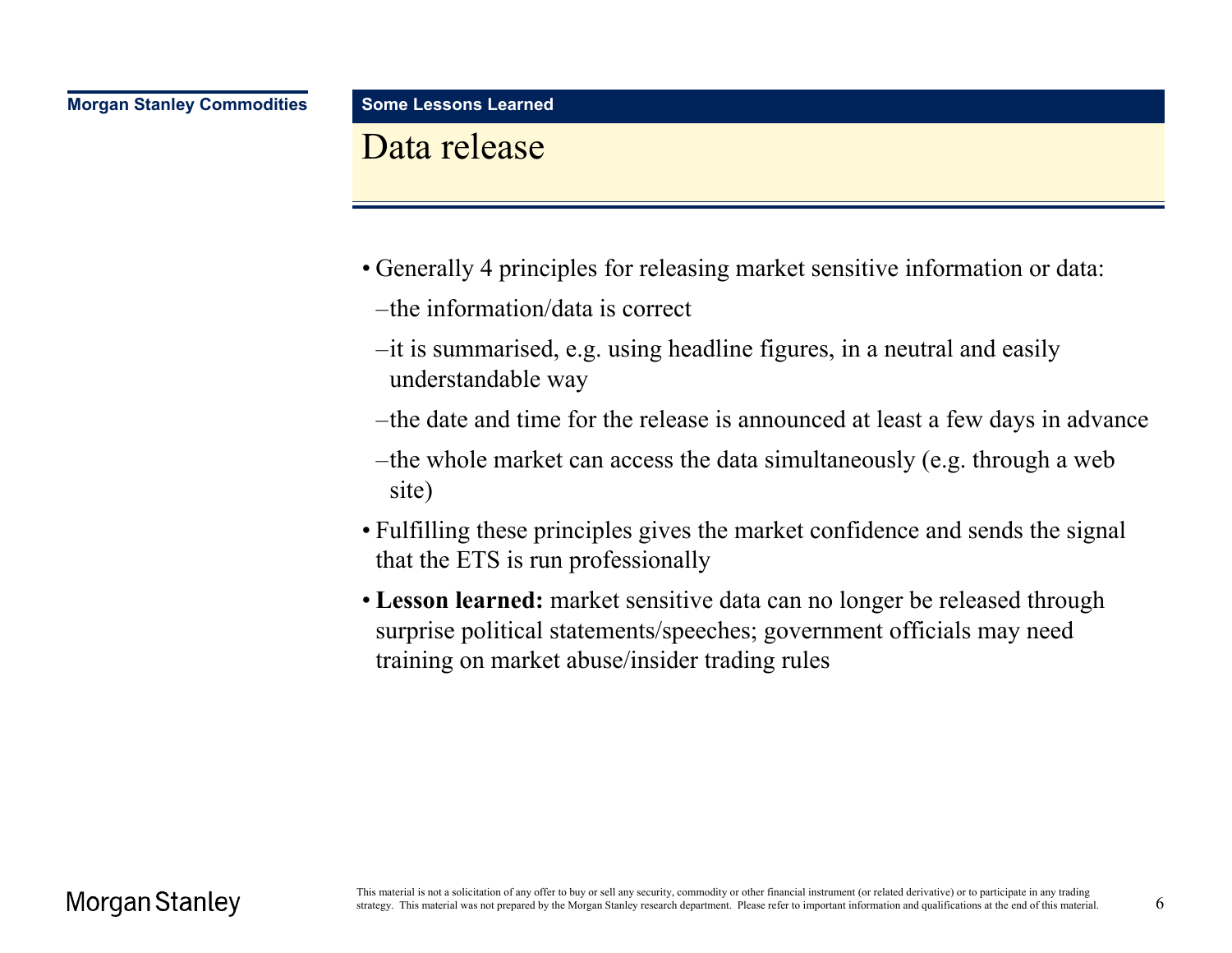# Allocating emissions allowances

- Emissions cap has to be set below emissions levels and tight enough to enable incentivisation and achievement of targeted reductions
- The carbon market affects prices in other markets, and vice versa
- If the emissions cap is not set far enough ahead, multiple market prices can be influenced by rumours and political signals, which generates additional volatility
- **Lesson learned:** trading periods of 3-5 years are not long enough; set at least the total emissions cap far enough ahead e.g. 10 years
- Planning investments requires substantial forward planning
- Power plant investments require a 15 to 20 year payback period and carbon pricing will be key in assumptions made for debt and equity financing plus commodity hedging of new plants
- **Lesson learned:** this is an additional reason why trading periods of 3-5 years are not long enough; the methodology for distributing the emissions cap amongst companies needs to be stable and predictable through time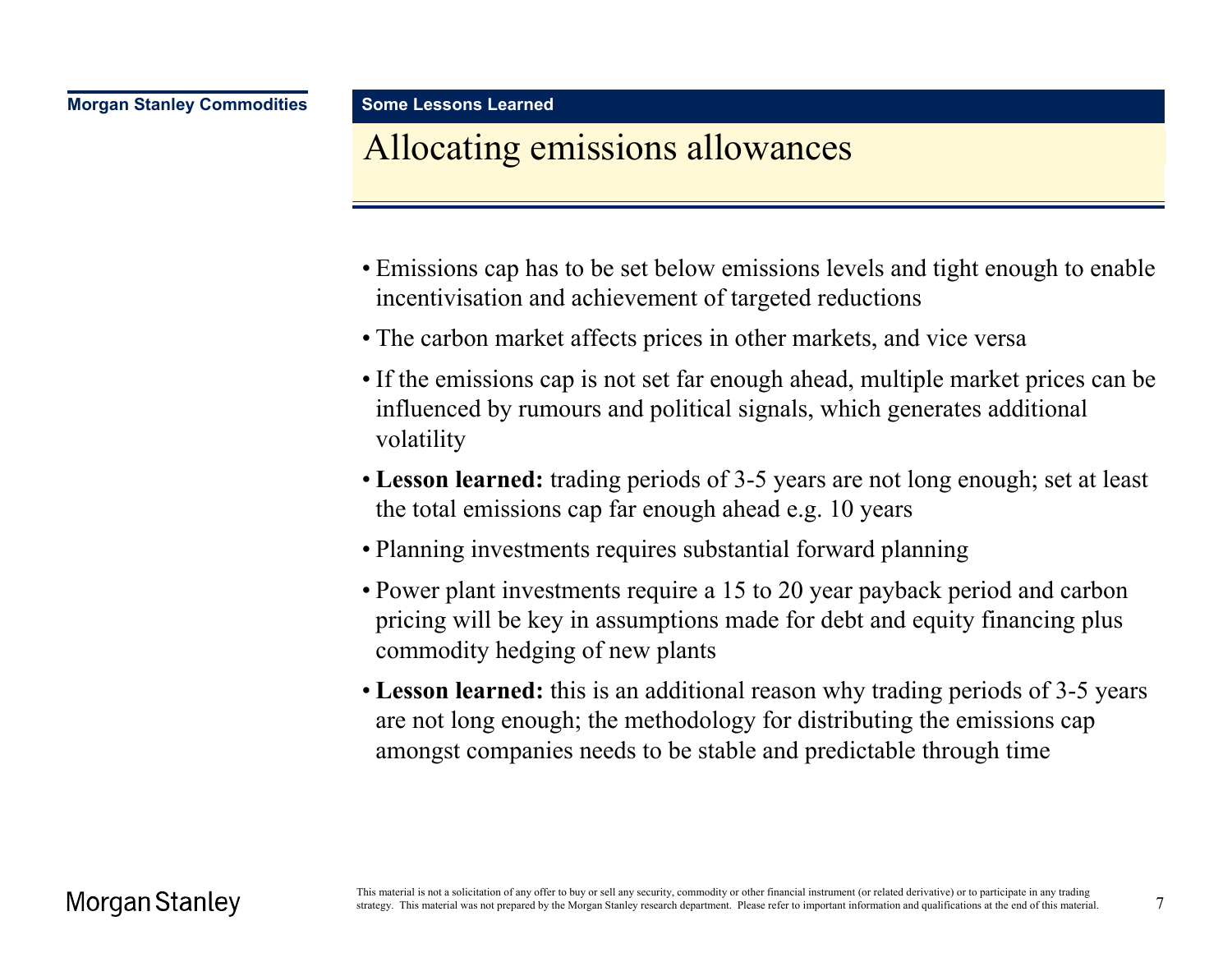## Variable market participation

- Even if there is a theoretical financial incentive to participate in an ETS market, experience in both the UK ETS and EU ETS shows that market participants that have allowances to sell don't always enter the market
	- –possibly because the company's day-to-day business means that it is not so active in markets in general
	- –possibly because current accounting rules do not require the market value of allowances as an asset, and the market value of emissions as a liability, to be shown on the balance sheet
- If these market participants are over-allocated allowances as a form of compensation e.g. because they are more exposed to international competition, the imbalance in the market between active buyers and sellers is further aggravated with price implications
- **Lesson learned:** instead of compensating certain market participants through allowances, it is better to consider auctioning allowances and then providing compensation through Auction Revenue Rights (as per the New England transmission markets). This ensures full participation in the market and the recognition of the value of allowances on the balance sheet, whilst still allowing policy goals to be attained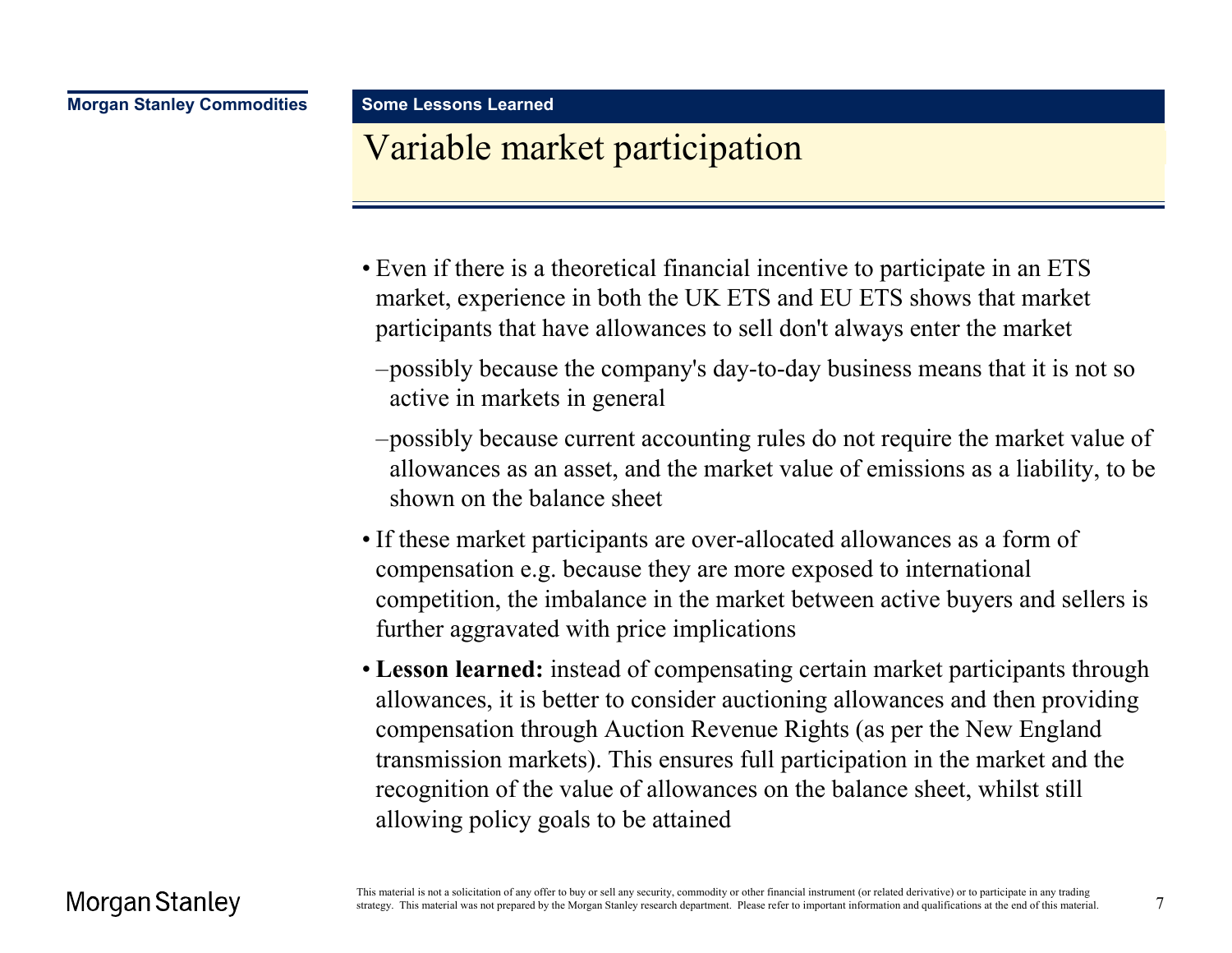## What's happening outside of the EU?

**Lessons Learned**

- Norway will adopt the EU ETS Directive as apart of the EEA agreement
- Switzerland is focusing on putting in place a tax first (an exemption from the tax will be possible if take on an emissions cap); otherwise design likely to be similar to EU ETS
- Australia's initial design is promising; similar to EU ETS; may be up and running by 2010; likely to give access to UN project credits, in particular Clean Development Mechanism credits
- California and Northeast US States (Regional Greenhouse Gas Initiative) may also be up and running by around 2010
- Northeast US similar in design to EU ETS; but unclear whether system will be over-allocated out to 2015; initial link to international market uncertain since complex process for accessing UN project credits
- California may still adopt a design very different from EU ETS (not sourcebased but load-based); considering giving access to UN project credits
- Canada further behind in designing system: substantially different from EU ETS e.g. price cap, not cap and trade but intensity-based targets etc.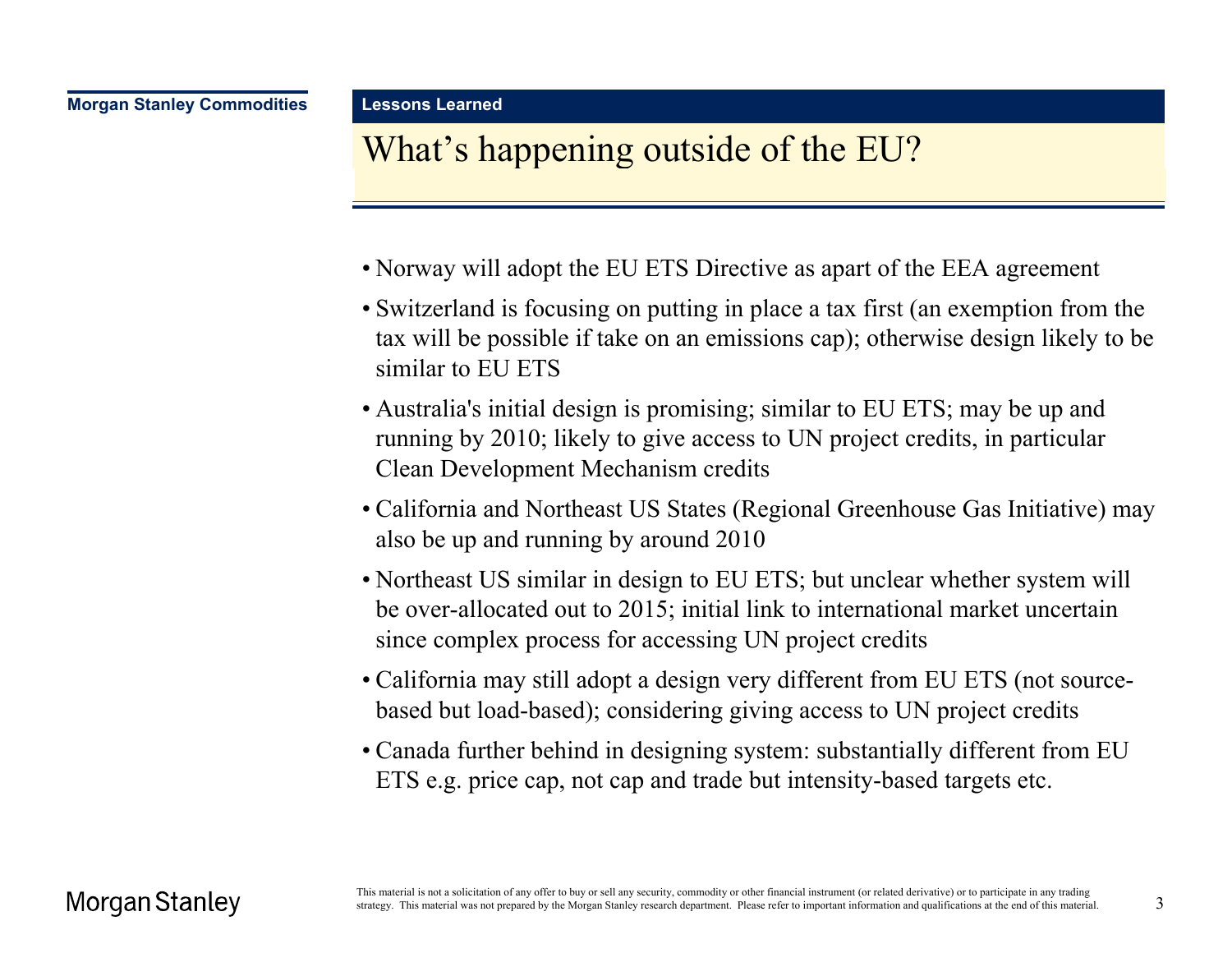**Section 4**

**Conclusions** 

 $\mathbf{A}$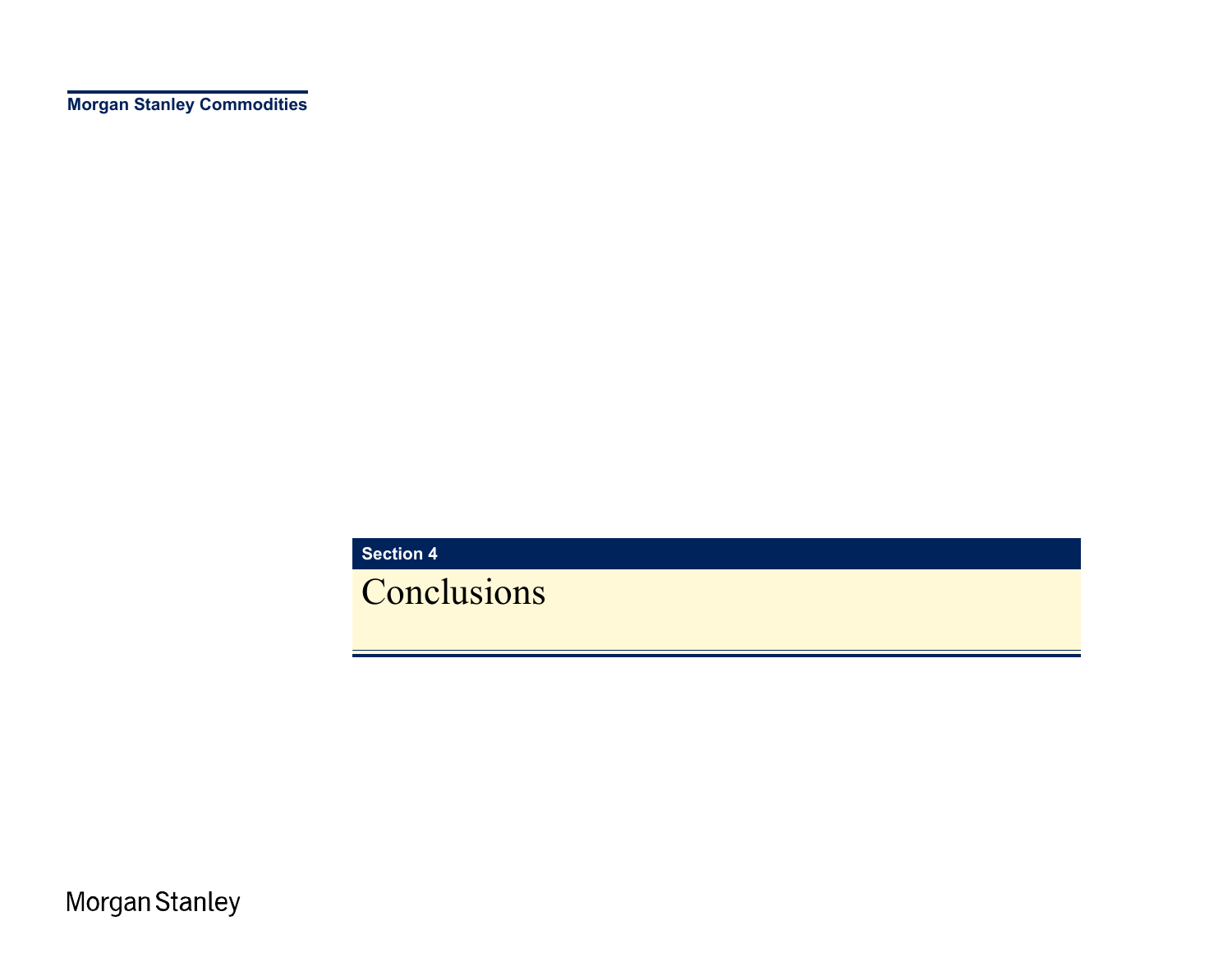#### **Conclusions**

- Carbon tax not a simpler policy instrument, and not appropriate for addressing a global problem
- The EU ETS has been a success and is the major driving force behind the international carbon market
- As a result, investors are actively searching out emission reduction opportunities worldwide
- This market is growing at a rapid pace and presents numerous investment opportunities into the future
- Both the successful design features of the EU ETS, and lessons learned in its development, are highly relevant to other regions developing schemes
- On basis of experience to date, no region faces issues particularly different from other regions: so no need to start re-inventing the wheel and start designing a trading scheme from scratch